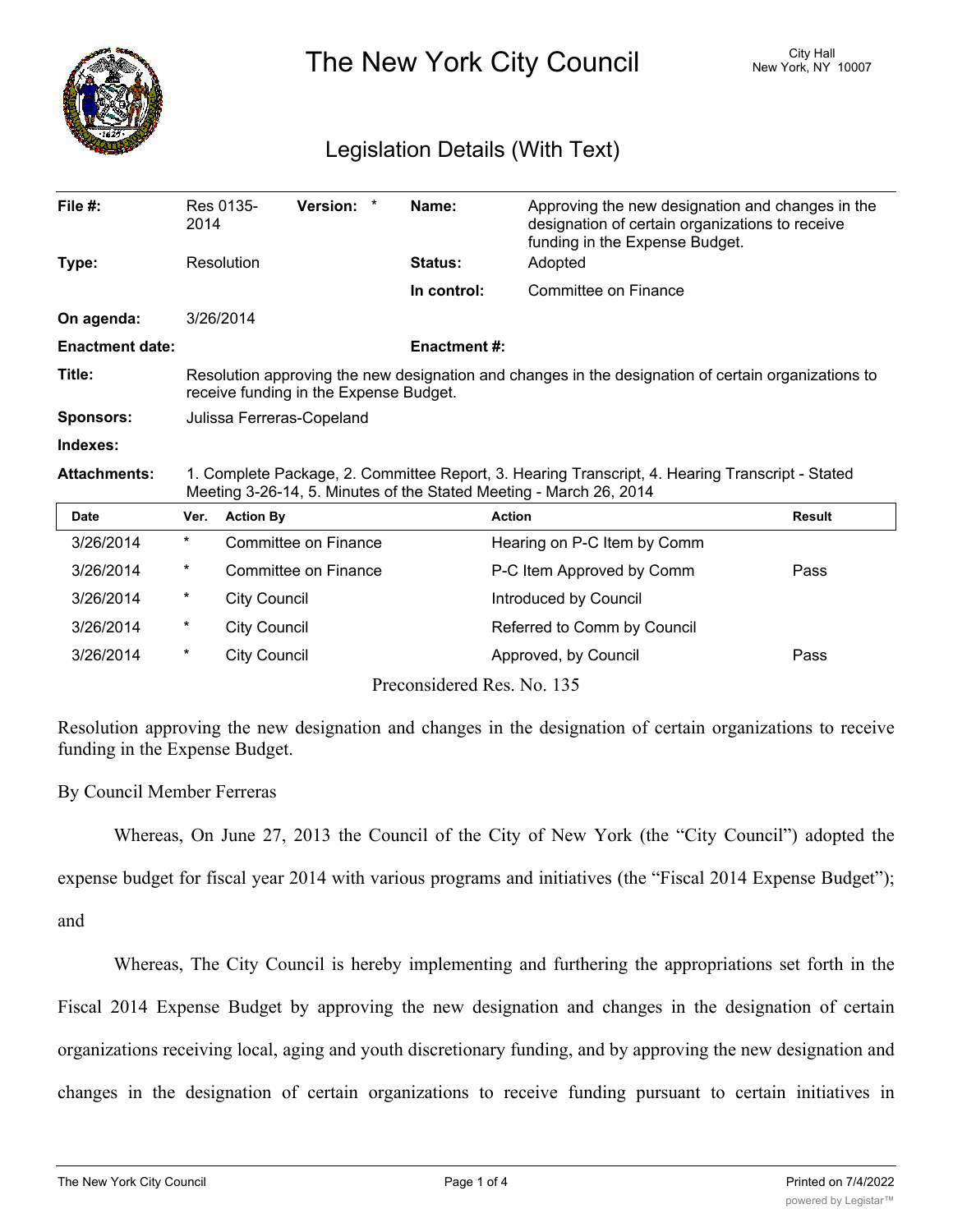## **File #:** Res 0135-2014, **Version:** \*

accordance therewith; and

Whereas, The City Council is hereby implementing and furthering the appropriations set forth in the Fiscal 2014 Expense Budget by approving new Description/Scope of Services for certain organizations receiving local, aging, and youth discretionary funding; and

Whereas, On June 28, 2012 the Council of the City of New York (the "City Council") adopted the expense budget for fiscal year 2013 with various programs and initiatives (the "Fiscal 2013 Expense Budget"); and

Whereas, The City Council is hereby implementing and furthering the appropriations set forth in the Fiscal 2014 Expense Budget by approving the new designation and changes in the designation of certain organizations receiving local, aging and youth discretionary funding, and by approving the new designation and changes in the designation of certain organizations to receive funding pursuant to certain initiatives in accordance therewith; and

Whereas, On June 29, 2011 the Council of the City of New York (the "City Council") adopted the expense budget for fiscal year 2014 with various programs and initiatives (the "Fiscal 2012 Expense Budget"); and

Whereas, The City Council is hereby implementing and furthering the appropriations set forth in the Fiscal 2012 Expense Budget by approving the new designation and changes in the designation of certain organizations receiving local, aging and youth discretionary funding, and by approving the new designation and changes in the designation of certain organizations to receive funding pursuant to certain initiatives in accordance therewith; and

Whereas, The City Council is hereby implementing and furthering the appropriations set forth in the Fiscal 2013 Expense Budget by approving new Description/Scope of Services for certain organizations receiving local and aging discretionary funding; now therefore be it

Resolved, That the City Council approves the new designation and changes in the designation of certain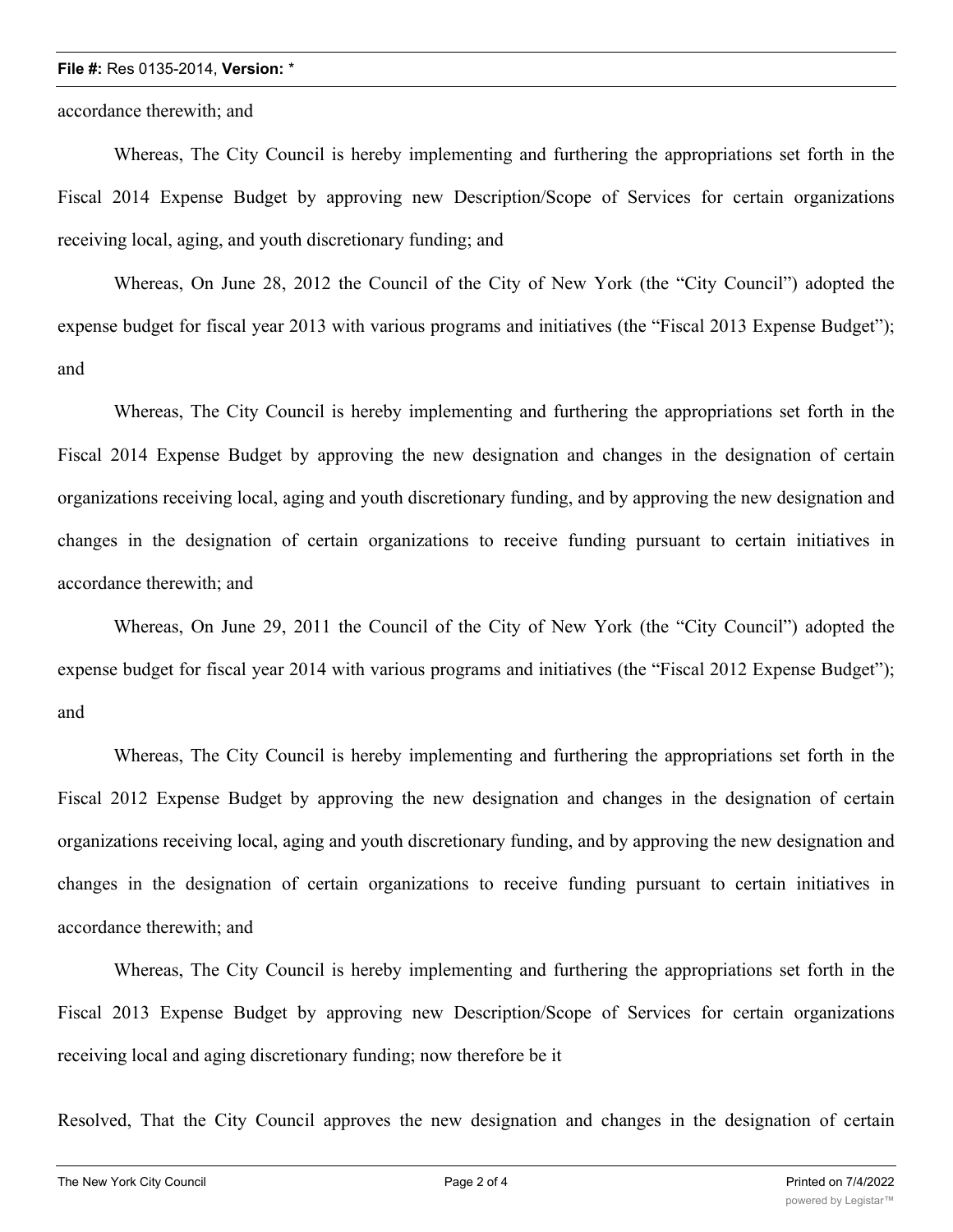## **File #:** Res 0135-2014, **Version:** \*

organizations receiving local discretionary funding in accordance with the Fiscal 2014 Expense Budget, as set forth in Chart 1; and be it further

Resolved, That the City Council approves the new designation and changes in the designation of certain organizations receiving youth discretionary funding in accordance with the Fiscal 2014 Expense Budget, as set forth in Chart 2; and be it further

Resolved, That the City Council approves the new designation and changes in the designation of certain organizations receiving funding pursuant to the Discretionary Child Care Initiative in accordance with the Fiscal 2014 Expense Budget, as set forth in Chart 3; and be it further

Resolved, That the City Council approves the new designation and changes in the designation of a certain organization receiving funding pursuant to the Cultural After School Adventure Initiative in accordance with the Fiscal 2014 Expense Budget, as set forth in Chart 4; and be it further

Resolved, That the City Council approves the new designation and changes in the designation of a certain receiving funding pursuant to the Adult Literacy Services Initiative in accordance with the Fiscal 2014 Expense Budget, as set forth in Chart 5; and be it further

Resolved, That the City Council approves the new designation and changes in the designation of certain organizations receiving funding pursuant to the Obesity Prevention Initiative in accordance with the Fiscal 2014 Expense Budget, as set forth in Chart 6; and be it further

Resolved, That the City Council approves the new designation and changes in the designation of certain organizations receiving funding pursuant to the Child Care Vouchers Initiative in accordance with the Fiscal 2014 Expense Budget, as set forth in Chart 7; and be it further

Resolved, That the City Council approves the new designation and changes in the designation of certain organizations receiving funding pursuant to the Anti-Gun Violence Initiative/Gun Buy Back Program in accordance with the Fiscal 2014 Expense Budget, as set forth in Chart 8; and be it further

Resolved, That the City Council approves the new designation and changes in the designation of